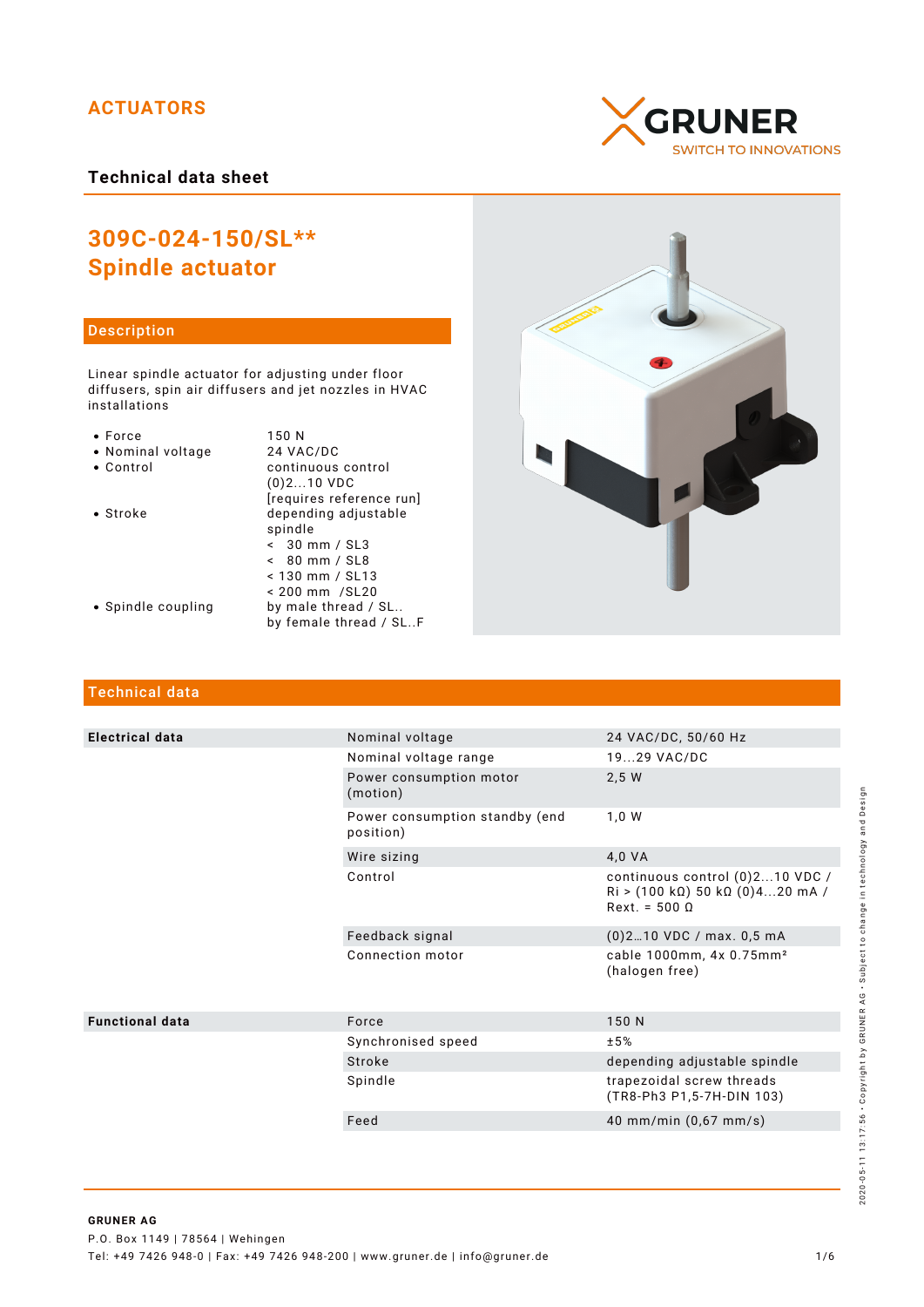

| <b>Technical data</b>      |                                         |                                                 |
|----------------------------|-----------------------------------------|-------------------------------------------------|
|                            |                                         |                                                 |
| <b>Functional data</b>     | Sound power level                       | $<$ 35 dB(A)                                    |
|                            | Spindle coupling                        | fixed by thread                                 |
| <b>Safety</b>              | Protection class                        | III (safety extra-low voltage)                  |
|                            | Degree of protection                    | IP 54 (cable downwards)                         |
|                            | <b>EMC</b>                              | CE (2014/30/EU)                                 |
|                            | LVD.                                    | CE (2014/35/EU)                                 |
|                            | <b>RoHS</b>                             | CE (2011/65/EU - 2015/863/EU -<br>2017/2102/EU) |
|                            | Mode of operation                       | Typ 1 (EN 60730-1)                              |
|                            | Rated impulse voltage                   | 0,8 kV (EN 60730-1)                             |
|                            | Control pollution degree                | 3 (EN 60730-1)                                  |
|                            | Ambient temperature normal<br>operation | $-20^{\circ}$ C +50 $^{\circ}$ C                |
|                            | Storage temperature                     | $-30^{\circ}$ C +80 $^{\circ}$ C                |
|                            | Ambient humidity                        | 595% r.H., non condensing (EN<br>$60730-1)$     |
|                            | Maintenance                             | maintenance free                                |
| <b>Dimensions / Weight</b> | <b>Dimensions</b>                       | 70 x 72 x 56 mm                                 |
|                            | Weight                                  | 350q                                            |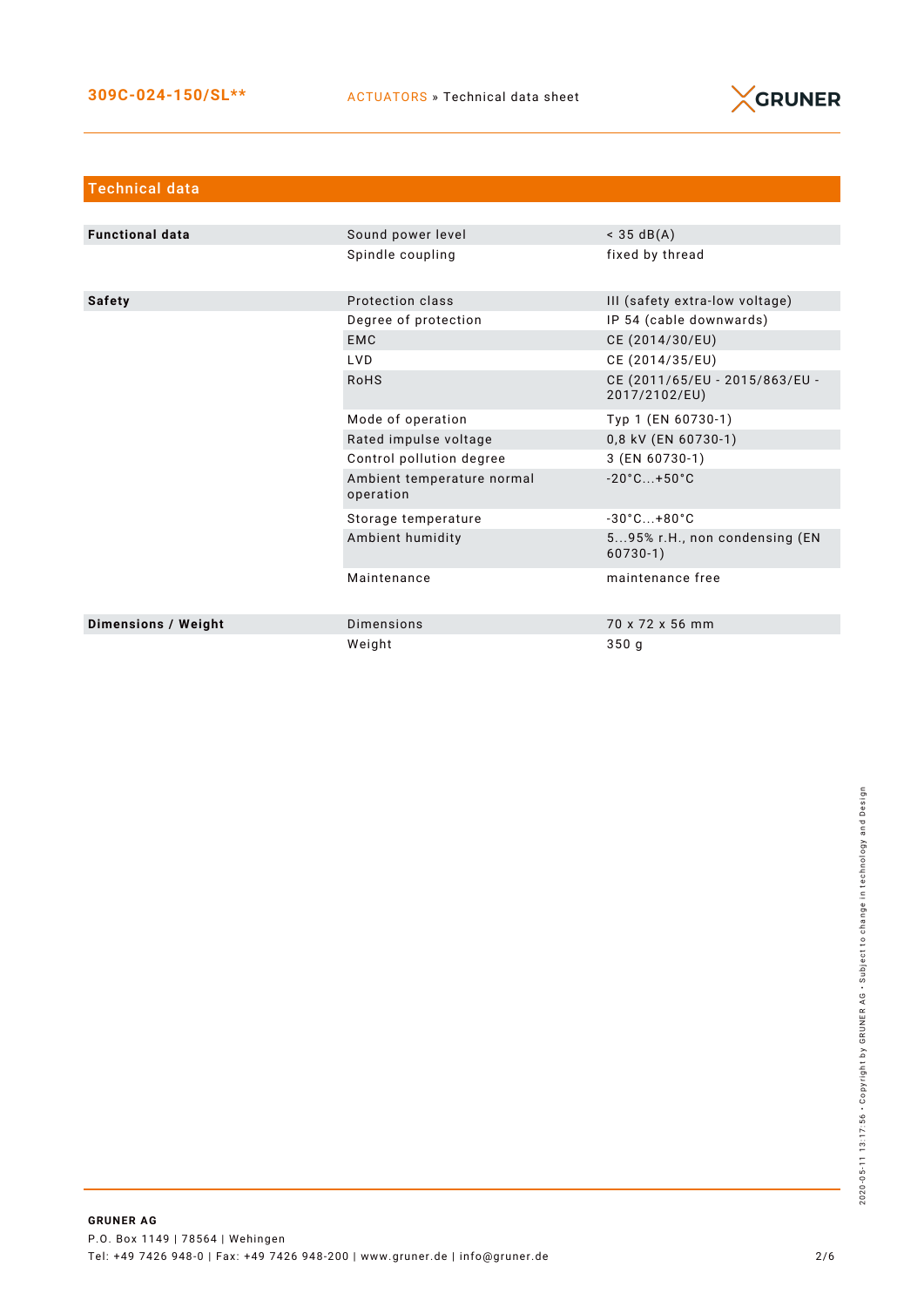

## Functionality / Properties

### **Operating mode**

Connect power supply to wire 1+2 and a reference signal Y to wire 3 in range of (0)2...10 VDC, spindle moves at its specified position. The actual spindle position (0...100%) is a feedback signal U on wire 4 for example to share with other actuators.

The actuator is overload-proof, requires no limit switches and automatically stops when the end stop is reached.

#### **Mounting**

Easily attach with mounting tabs on the device. It may no transverse forces.

#### **Spindle mounting**

If spindle is not mounted:

Screw and lock two nuts on the threaded rod. At least 2 mm distance between the nut and the end of the spindle. Mode switch on "N". The spindle mount on end position side "1" and through connecting the supply voltage. The actuator pulls now the spindle to direction position "0". Meanwhile mount and lock two nuts on the other side. As soon as the actuator reach end position "1", he stops.

#### **Mode switch**

Mode switch with five positions at the housing:

2-10 N: normal 2-10 VDC 0-10 N: normal 0-10 VDC Adp: adaption 0-10 I: invers 0-10 VDC 2-10 I: invers 2-10 VDC

#### **Adaption drive**

- Actuator power off
- Setting the mechanical end stops
- Actuator power on
- Adaption enable
- Spindle drive to end stop 0
- Spindle drive to end stop 1
- Adaption disable, if desired stroke reached or rather if actuator reached endstop
- "Y" refers to the measured stroke

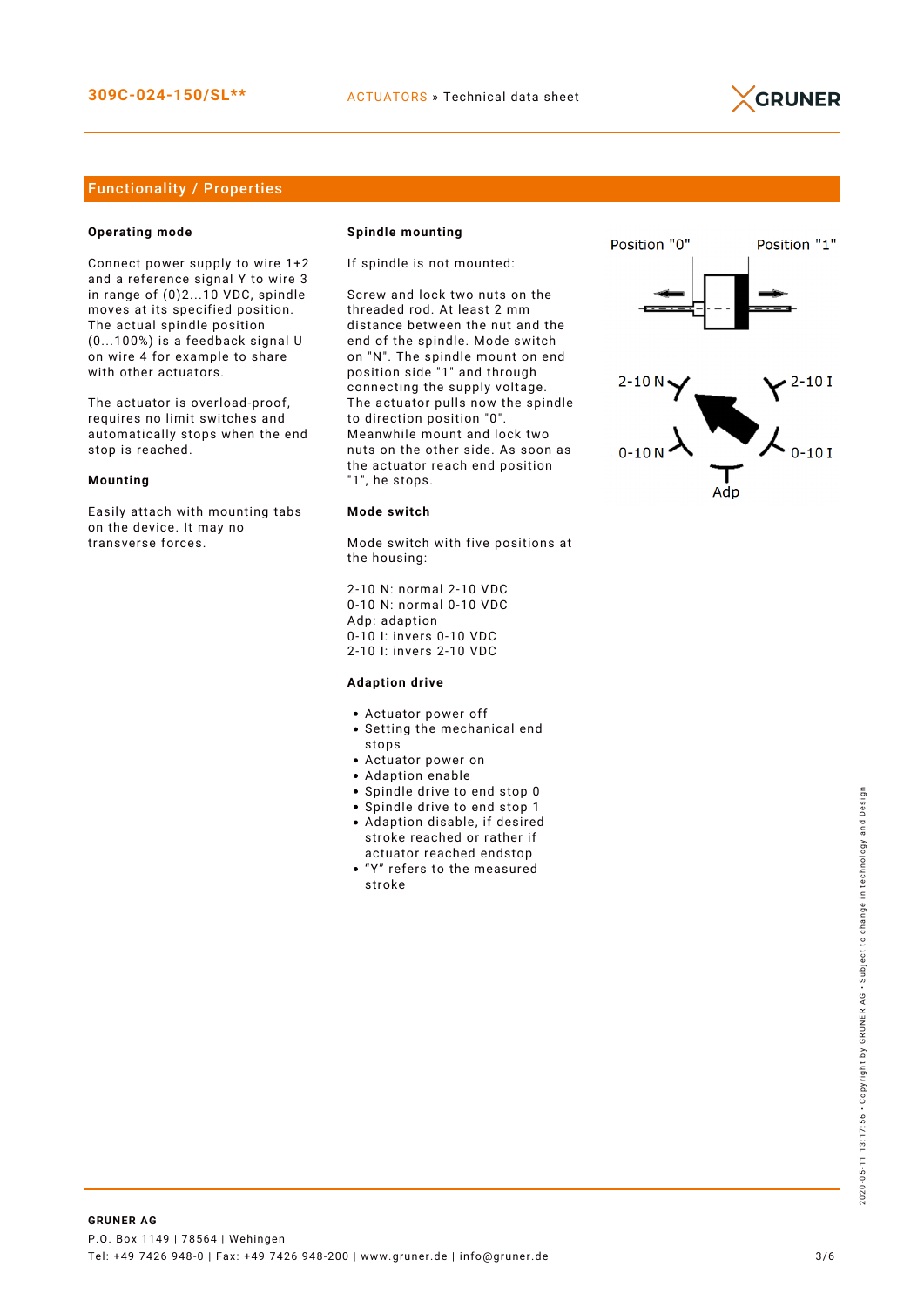

## Connector / Security Note



## **Safety remarks**

- Caution: power supply voltage!
- The device is not allowed to be used outside the specified field of application, especially in airplanes.
- It may only be installed by suitably trained personnel. Any legal regulations or regulations issued by authorities must be observed during assembly.
- The device may only be opened at the manufacturer´s site.
- The device is not allowed to be disposed of as household refuse. All locally valid regulations and requirements must be observed.
- When calculating the lift and thrust force, the specifications supplied by the manufacturer´s for under floor diffusers (crosssection, design, installation site), and the air flow conditions must be observed.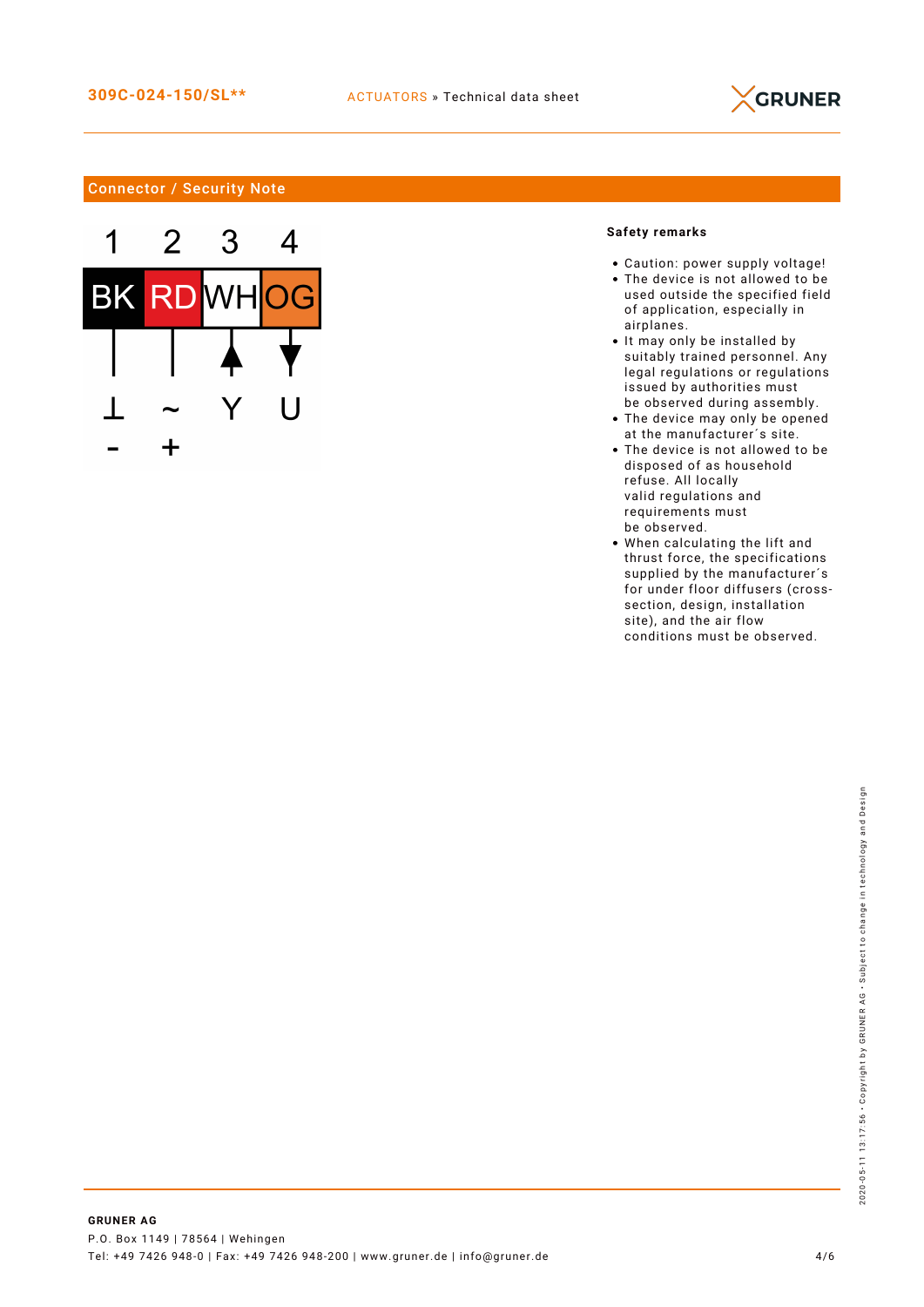

## Technical Drawing